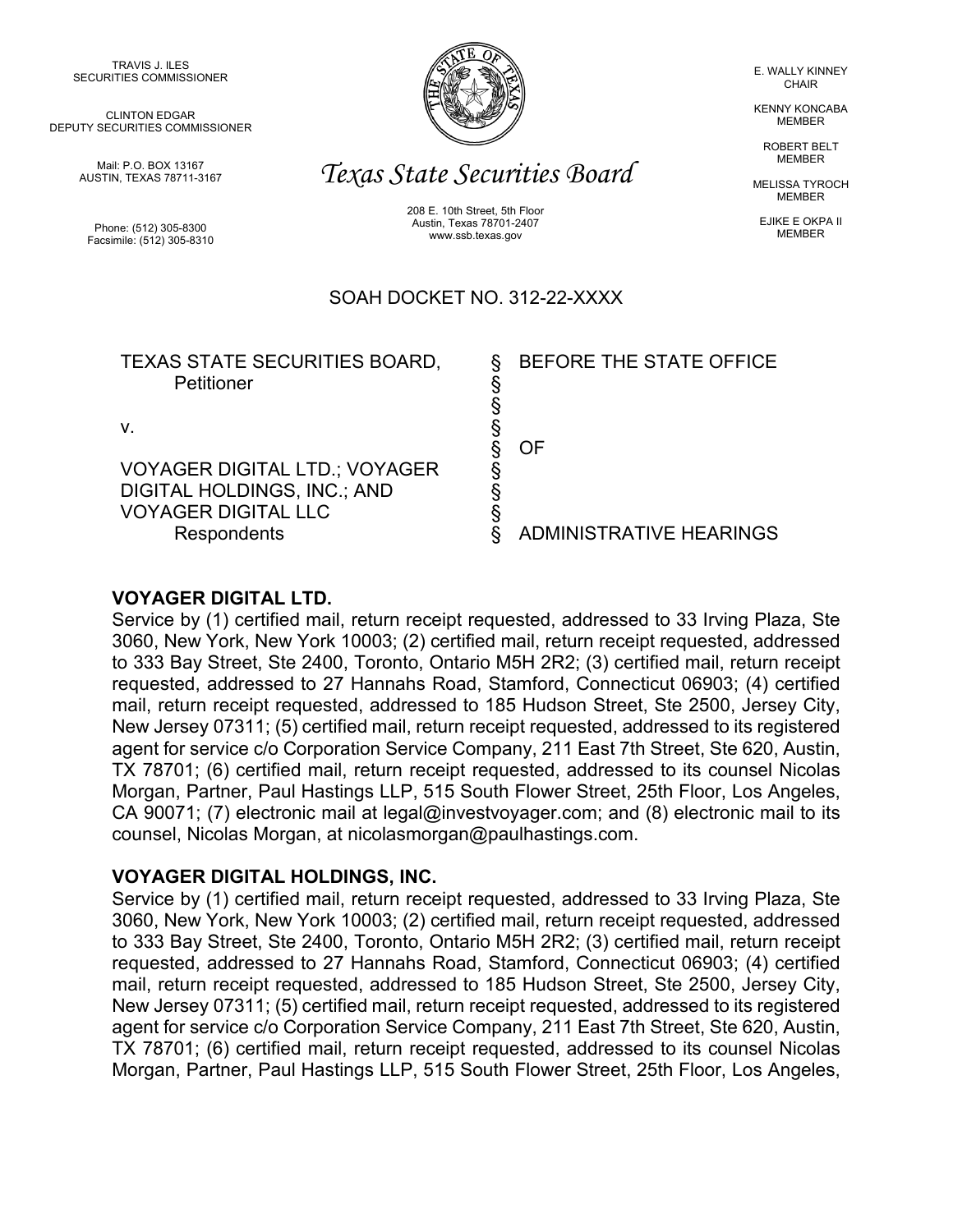CA 90071; (7) electronic mail at legal@investvoyager.com; and (8) electronic mail to its counsel, Nicolas Morgan, at nicolasmorgan@paulhastings.com.

## **VOYAGER DIGITAL, LLC**

Service by (1) certified mail, return receipt requested, addressed to 33 Irving Plaza, Ste 3060, New York, New York 10003; (2) certified mail, return receipt requested, addressed to 333 Bay Street, Ste 2400, Toronto, Ontario M5H 2R2; (3) certified mail, return receipt requested, addressed to 27 Hannahs Road, Stamford, Connecticut 06903; (4) certified mail, return receipt requested, addressed to 185 Hudson Street, Ste 2500, Jersey City, New Jersey 07311; (5) certified mail, return receipt requested, addressed to its registered agent for service c/o Corporation Service Company, 211 East 7th Street, Ste 620, Austin, TX 78701; (6) certified mail, return receipt requested, addressed to its counsel Nicolas Morgan, Partner, Paul Hastings LLP, 515 South Flower Street, 25th Floor, Los Angeles, CA 90071; (7) electronic mail at legal@investvoyager.com; and (8) electronic mail to its counsel, Nicolas Morgan, at nicolasmorgan@paulhastings.com.

## **NOTICE OF HEARING**

This is your OFFICIAL NOTICE that a hearing will commence at **XXXX AM on XXXX, 2022, [1](#page-1-0)** before an Administrative Law Judge. The hearing is being held via videoconference for the purpose of determining whether to issue a proposal for decision for the entry of a CEASE AND DESIST ORDER and CEASE PUBLICATION ORDER against Voyager Digital Ltd., Voyager Digital Holdings, Inc., and Voyager Digital, LLC (herein collectively referred to as "Voyager" or as "Respondents").

This hearing will be held pursuant to the Securities Act, Tex. Gov't Code §§ 4001.001-4008.105 (the "Securities Act"), the Rules and Regulations of the State Securities Board, 7 Tex. Admin. Code §§101.1-139.27 (2019) (Tex. State Sec. Bd.) (the "Board Rules"), the Administrative Procedure Act, Tex. Gov't Code Ann. §§2001.001- 2001.902 (the "Administrative Procedure Act"), and the Rules of Practice and Procedure of the State Office of Administrative Hearings, 1 Tex. Admin. Code Chapter 155 (2019) (State Ofc. of Admin. Hearings) (the "SOAH Rules").

# THE PARTIES

- 1. Voyager Digital Ltd. is incorporated in British Columbia, Canada, and its shares trade on the Toronto Stock Exchange under the symbol VOYG. Voyager Digital Ltd. is also the parent company for certain subsidiaries, including Voyager Digital Holdings, Inc.
- 2. Voyager Digital Ltd. owns Voyager Digital Holdings, Inc., a Delaware company, and Voyager Digital Holdings, Inc., owns Voyager Digital LLC.

<span id="page-1-0"></span><sup>&</sup>lt;sup>1</sup> SOAH will provide the date and time for the setting. The Enforcement Division will thereafter file an amended Notice of Hearing that includes the date and time for the setting.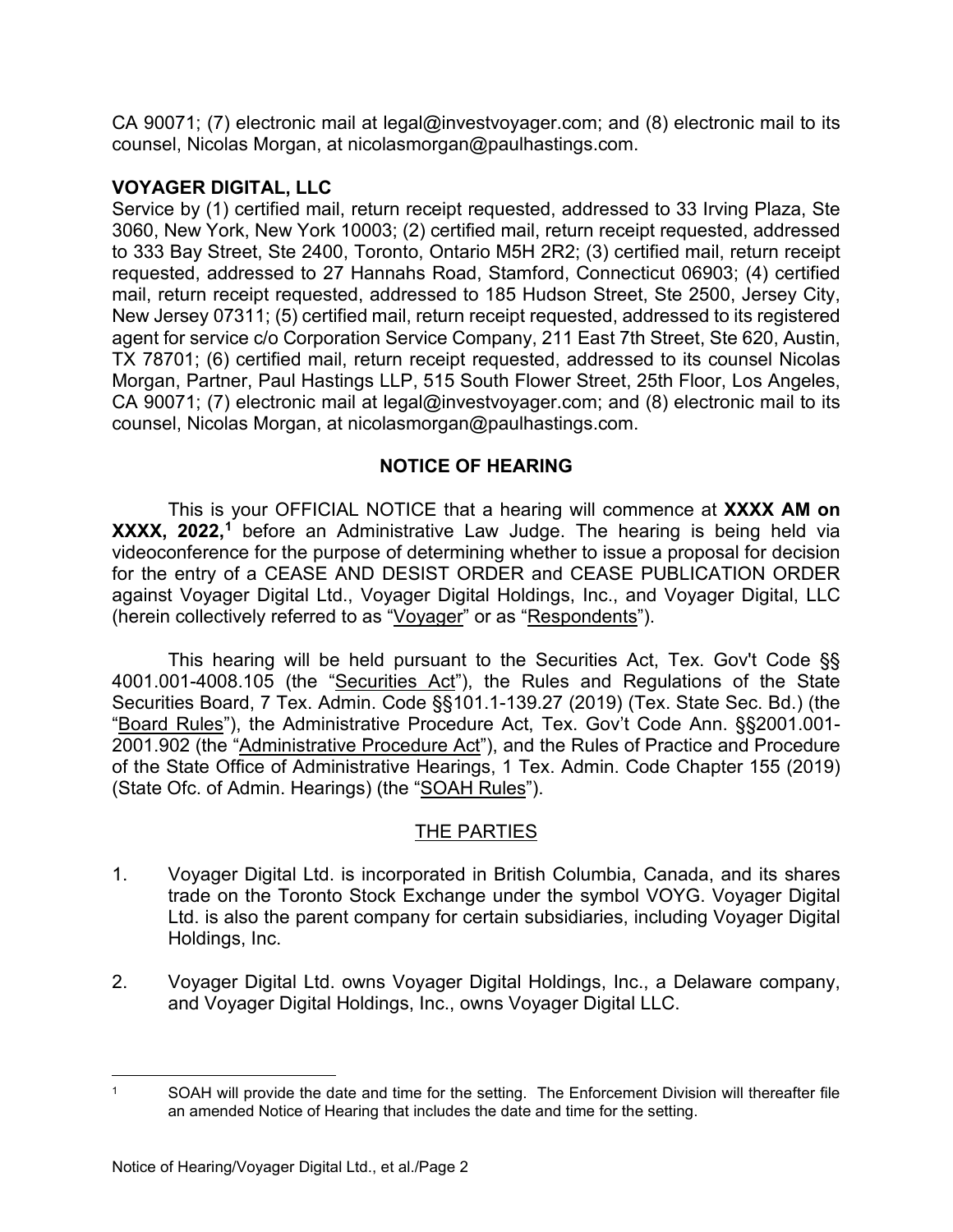3. Voyager Digital, LLC is incorporated in Delaware and is providing Voyager's userfacing products and services for customers in the United States.

# **OVERVIEW**

- 4. Respondents are illegally offering and selling unregistered securities in the form of investments in interest-earning digital asset accounts referred to as Voyager's "Interest Program" or "Rewards Program" or "Earn Program" ("Voyager Interest Accounts").
- 5. As of March 1, 2022, Voyager had more than \$5 billion in assets under management in more than 1.5 million Voyager Interest Accounts, including more than \$50 million held in more than 170,000 Voyager Interest Accounts belonging to Texans.

#### THE VOYAGER INTEREST ACCOUNTS

- 6. Texans may purchase investments in Voyager Interest Accounts through Voyager's website or smartphone application.
- 7. They open accounts by transferring certain fiat currency, cryptocurrency, or other digital assets to Voyager.
- 8. They thereafter use their principal to buy and trade more than 90 defi coins, stablecoins, altcoins, and other digital assets. Voyager represents its trades are "commission-free."
- 9. They then earn interest on their purchase of certain digital assets. Voyager sets the interest rates it pays on these digital assets.
- 10. The annual interest rates are lucrative as high as 12 percent and generally in excess of annual interest rates currently being offered for short-term, investment grade, or fixed-income securities, or for bank savings accounts.
- 11. Voyager pays an even higher rate of interest, referred to as a "boost," to investors purchasing certain amounts of VGX, Voyager's native digital token.
- 12. The accrual of interest is calculated using a daily periodic rate applied to the principal in a Voyager Interest Account. Voyager pays the interest the month after it accrues in the same type of cryptocurrency or digital asset originally invested.
- 13. Investors may withdraw their funds at any time, subject to certain processing times, minimum deposit term, and minimum balance requirements. Voyager, in its sole discretion, may delay, modify, or prohibit any requested withdrawal.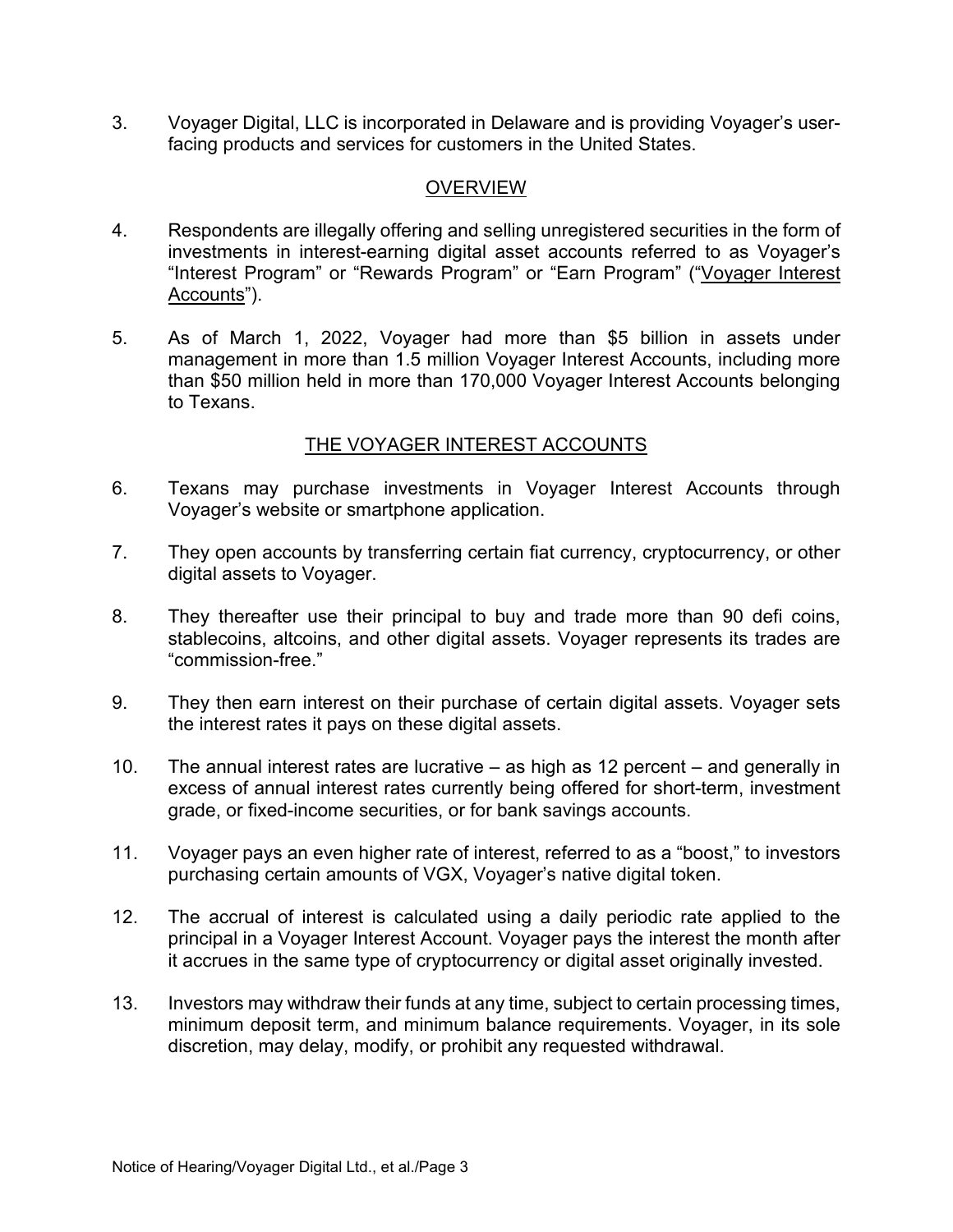#### USE OF PRINCIPAL

- 14. After investors provide principal to Voyager, their principal is comingled in omnibus accounts, they relinquish control of their principal and Voyager takes legal and beneficial ownership of the principal.
- 15. Voyager is thereafter able to use principal consistent with the terms of use, and as such it may transfer principal to foreign jurisdictions, lend principal, pledge principal, sell principal, rehypothecate principal, transfer principal to unidentified third parties and engage in any other transaction at Voyager's discretion and the depositing investor's sole risk.
- 16. Voyager earns revenue through the aforementioned transactions. However, in 2021, around 88 percent of Voyager's revenue was generated by providing investors price quotes for digital assets and then executing the transaction on an exchange for a different amount and keeping the difference between the two prices as its fee or by charging a fee to investors who withdraw digital assets.

## MISLEADING STATEMENTS ABOUT COMPLIANCE AND REGULATION

- 17. Voyager claims it is a "fully compliant and licensed crypto broker" and touts its status as a public company, its listing on the Toronto Stock Exchange, and the "trust and transparency" resulting from its being a public company in Canada. These statements are materially misleading or otherwise likely to deceive the public because:
	- A. Respondents are not licensed as money service businesses in Texas to conduct currency exchange or money transmission activities defined by Chapter 151 of the Texas Finance Code;
	- B. Respondents are not registered with the Commodity Futures Trading Commission or the National Futures Association;
	- C. Respondents are not licensed, registered, or qualified, nor are their securities notice filed, with the United States Securities and Exchange Commission;
	- D. Respondents are not registered with the Texas State Securities Board to offer or sell securities in Texas, as required by Section 4004.051 of the Securities Act, and the Voyager Interest Accounts are not registered or permitted for sale in Texas, as required by Section 4003.001 of the Securities Act;
	- E. The Voyager Interest Accounts are not protected by the Securities Investor Protection Corporation, otherwise known as the SIPC, a federally mandated, non-profit, member-funded United States corporation created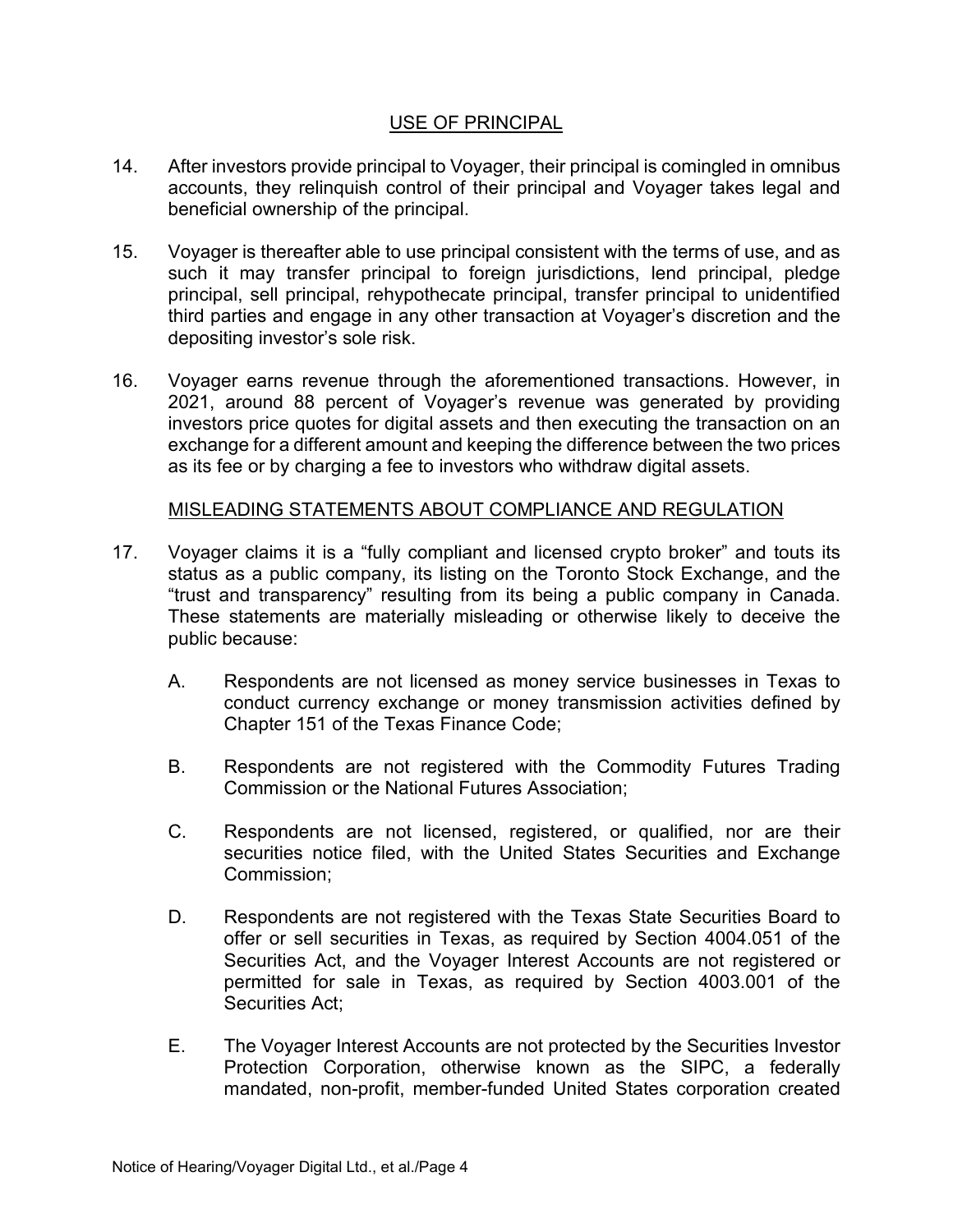under the Securities Investor Protection Act of 1970 that mandates membership of most US-registered broker-dealers;

- F. The Voyager Interest Accounts are not insured by the Federal Deposit Insurance Corporation, otherwise known as the FDIC, an agency that provides deposit insurance to depositors in the United States, or the National Credit Union Administration, otherwise known as the NCUA, an agency that regulates and insures credit unions;
- G. Although Voyager's stock is listed on the Toronto Stock Exchange, the Voyager Interest Accounts are not registered, qualified, or permitted in Canada and Voyager represents Canadian investors cannot invest in the Voyager Interest Accounts;
- H. The Canadian laws that apply to Voyager's securities listed on the Toronto Stock Exchange do not provide the same regulation or protection as domestic laws that apply to Voyager Interest Accounts Voyager sells exclusively to United States residents; and
- I. Voyager is not disclosing material risks relevant to these statements, material information including the amount of principal used to fund subsequent transactions, the identity, nature, and creditworthiness of borrowers, the type, nature, and counterparties for transactions involving digital asset exchanges, digital assets, staking, arranging for staking, or proprietary trading, the risks associated with digital asset exchanges, individual digital assets, staking protocols, or proprietarily traded assets, and the profits and/or losses derived from transactions.

#### THE NOTIFICATION AND REQUEST FOR COMPLIANCE

- 18. On or about May 14, 2021, the Enforcement Division of the State Securities Board (the "Enforcement Division") notified Respondents that Respondents may have offered securities in Texas that may not comply with the Securities Act.
- 19. The Enforcement Division also explained the regulation of the securities market in Texas, including the identification of laws that require the registration of securities, the registration of dealers and agents, and the truthful disclosure of all known material facts.
- 20. Nevertheless, Respondents continued to offer the Voyager Interest Accounts to Texans in violation of Sections 4003.001 and 4004.051 of the Securities Act.

# THE VIOLATIONS OF THE SECURITIES ACT

21. The Securities Act regulates the offer and sale of securities in Texas.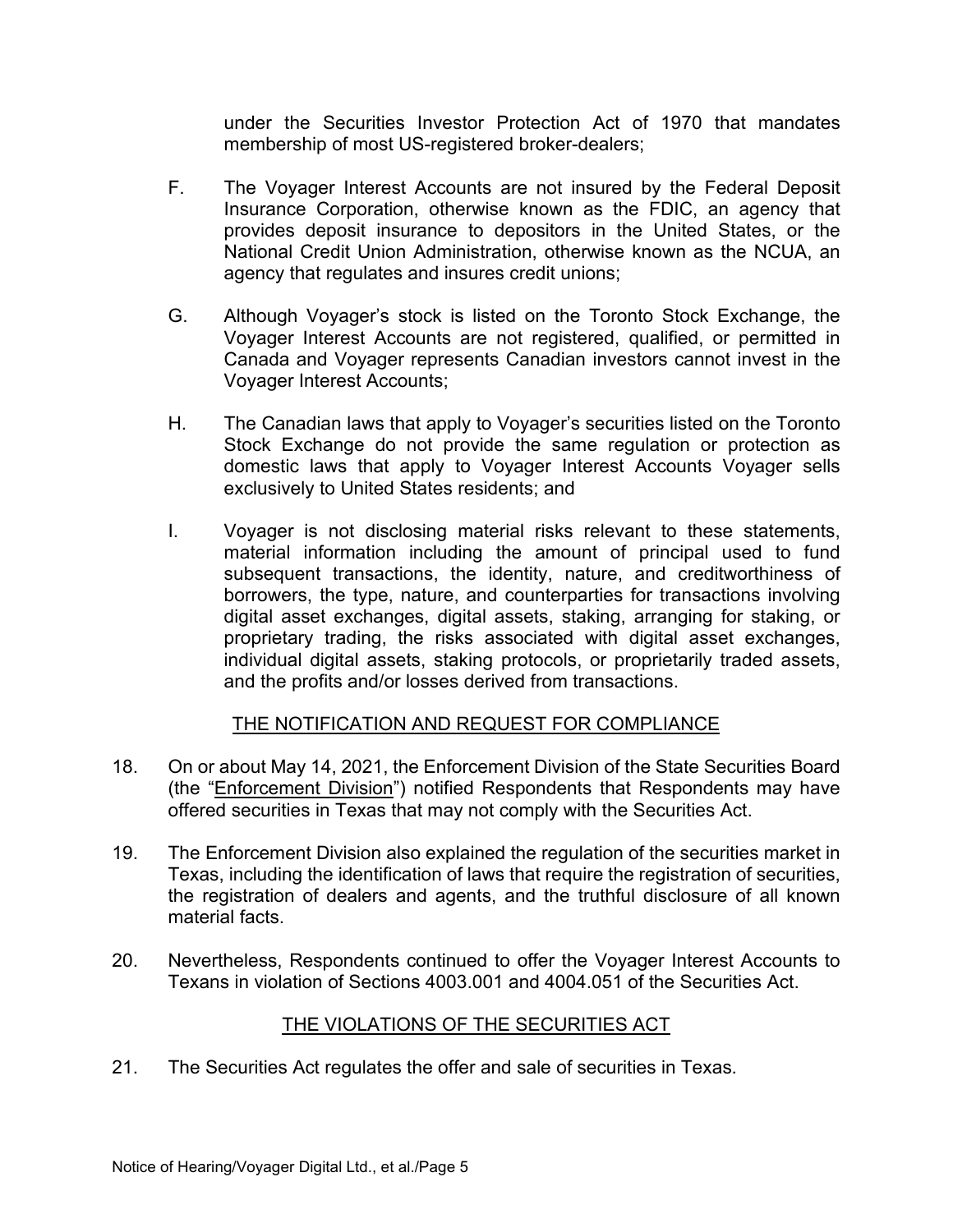- 22. The investments in the Voyager Interest Accounts are securities as that term is defined by Section 4001.068 of the Securities Act.
- 23. Respondents are violating Section 4003.001 of the Securities Act by offering and selling securities in Texas that are not registered or permitted for sale in Texas.
- 24. Respondents are violating Section 4004.051 of the Securities Act by offering and selling securities in Texas without first being registered as dealers or agents.
- 25. Respondents are offering securities and their offers contain statements that are materially misleading or otherwise likely to deceive the public as described in Section 4007.103 of the Securities Act.

#### PRAYER

- 26. The Enforcement Division is praying for a proposal for decision for the entry of a cease and desist order that orders Respondents to immediately cease and desist from violating Sections 4003.001 and 4004.051 of the Securities Act and a cease publication order that orders Respondents to cease offering securities through an offer that contains a statement that is materially misleading or otherwise likely to deceive the public.
- 27. Nothing set forth herein precludes the Enforcement Division, consistent with applicable law and rule, from pursuing other remedies such as filing an amended Notice of Hearing praying for a proposal for decision that orders the assessment of an administrative fine or the payment of a refund or restitution to Texans.

#### EXISTING CLIENT ACCOUNTS

28. This Notice of Hearing and the prayers contained herein do not preclude Respondents from paying interest or returns to existing clients, refunding principal to investors, or otherwise lawfully dealing with existing clientele.

#### THE HEARING

- 29. The hearing will be held before the State Office of Administrative Hearings. It will commence at **XXXX AM on XXXX, 2022**.
- 30. The State Office of Administrative Hearings may conduct the hearing via Zoom. Zoom is a video conferencing platform for meetings held through the internet. The State Office of Administrative Hearings will provide instructions for accessing the hearing via Zoom.
- 31. At the hearing, the Enforcement Division will present testimony and other admissible evidence in support of its prayer for a proposal for decision for the entry of a CEASE AND DESIST ORDER and CEASE PUBLICATION ORDER against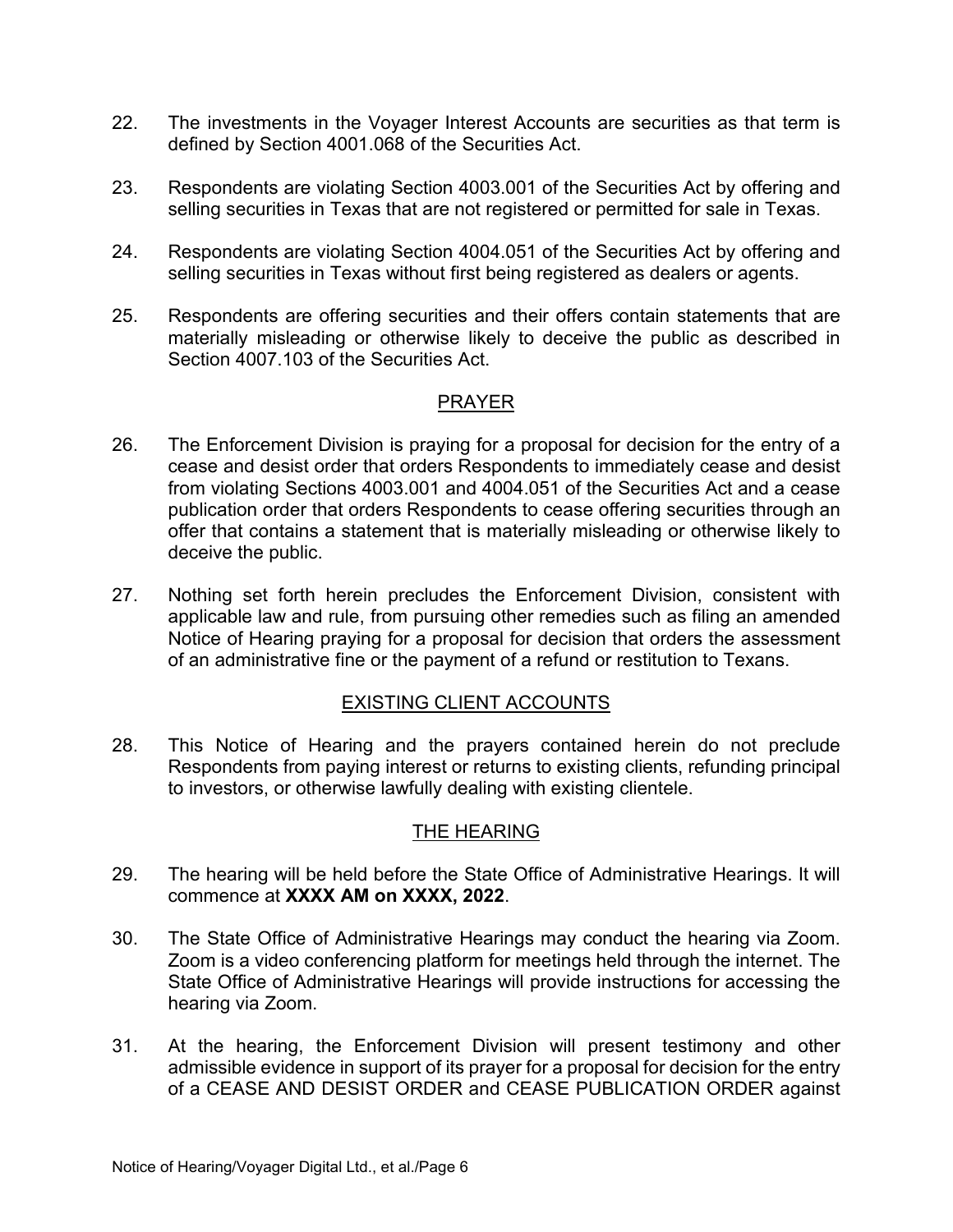Respondents. Respondents will be afforded the right to present testimony and other evidence related thereto.

## LEGAL NOTIFICATIONS

- 32. Legal authority and jurisdiction for this matter exist under Section 4007.101 and 7007.103 of the Securities Act, Section 2003.021(b) of the Texas Government Code and Rule 155.51 of the SOAH Rules.
- 33. **IF YOU DO NOT FILE A WRITTEN ANSWER OR OTHER WRITTEN RESPONSIVE PLEADING TO THIS NOTICE OF HEARING ON OR BEFORE THE 20TH DAY AFTER THE DATE ON WHICH THIS NOTICE WAS MAILED TO YOU OR PERSONALLY SERVED ON YOU, THE FACTUAL ALLEGATIONS IN THIS NOTICE COULD BE DEEMED ADMITTED, AND THE SECURITIES COMMISSIONER MAY DISPOSE OF THIS CASE WITHOUT A HEARING AND MAY GRANT THE RELIEF SOUGHT IN THIS NOTICE. THE RESPONSE MUST BE FILED IN AUSTIN, TEXAS, WITH THE SECURITIES COMMISSIONER AND THE STATE OFFICE OF ADMINISTRATIVE HEARINGS, AND ALSO SERVED ON THE STAFF OF THE STATE SECURITIES BOARD. IF YOU FAIL TO ATTEND THE HEARING, EVEN IF A WRITTEN ANSWER OR OTHER RESPONSIVE PLEADING HAS BEEN FILED AND SERVED, THE FACTUAL ALLEGATIONS IN THIS NOTICE COULD BE DEEMED ADMITTED, AND THE SECURITIES COMMISSIONER MAY DISPOSE OF THIS CASE WITHOUT A HEARING AND MAY GRANT THE RELIEF SOUGHT IN THIS NOTICE.**
- **34. PARTIES THAT ARE NOT REPRESENTED BY AN ATTORNEY MAY OBTAIN INFORMATION REGARDING CONTESTED CASE HEARINGS ON THE PUBLIC WEBSITE OF THE STATE OFFICE OF ADMINISTRATIVE HEARINGS AT WWW.SOAH.TEXAS.GOV, OR IN PRINTED FORMAT UPON REQUEST TO THE STATE OF ADMINISTRATIVE HEARINGS.**
- 35. Respondents may access the Securities Act and the Board Rules through the website of the State Securities Board at [www.ssb.texas.gov.](http://www.ssb.texas.gov/) Respondents may also access the SOAH Rules through the website of the State Office of Administrative Hearings at [www.soah.texas.gov](http://www.soah.texas.gov/) and the Administrative Procedure Act through Texas Legislature Online at [statutes.capitol.texas.gov.](https://statutes.capitol.texas.gov/)
- 36. The Securities Act authorizes the Texas State Securities Board to pursue administrative, civil, or criminal enforcement cases. The Securities Act and Board Rules also authorize the Texas State Securities Board to share information with and refer cases to other governmental agencies with administrative, civil, or criminal jurisdiction. These other governmental agencies include, without limitation, state and federal regulatory agencies, law enforcement agencies and prosecutors' offices. Therefore, any information provided, filed, or otherwise supplied by Respondents may be shared with these other government agencies and/or used in other cases. Whether the Texas State Securities Board makes its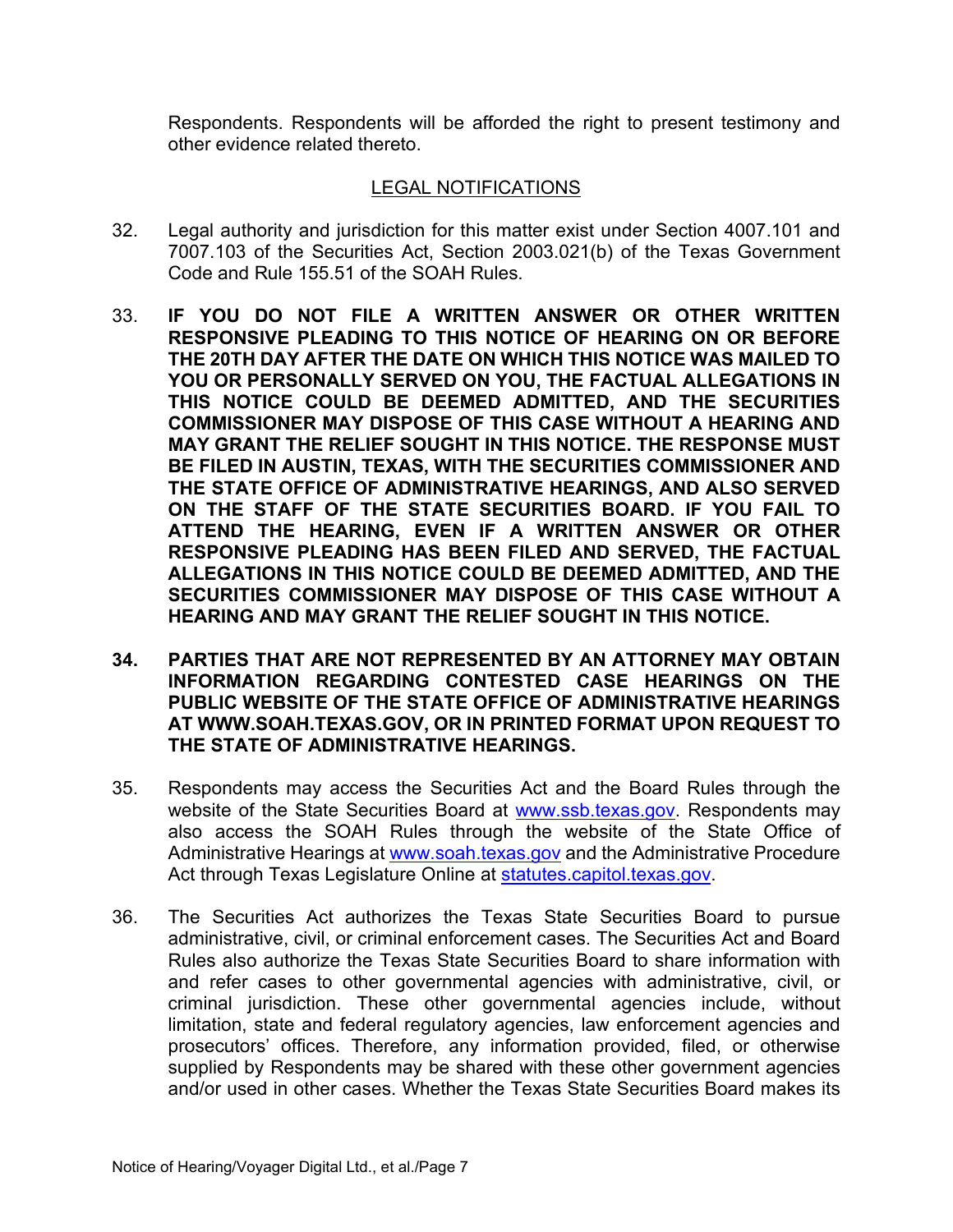files available to other governmental agencies or refers cases to other government agencies is typically confidential pursuant to Section 4007.056 of the Securities Act.

- 37. Pursuant to Board Rule 105.13, the Enforcement Division is now respectfully requesting and will continue to respectfully request the State Office of Administrative Hearings order all costs charged to the Texas Securities Board by any court reporting service be assessed against Respondents.
- 38. Persons with disabilities who need special accommodations at the hearing, whether held at the State Office of Administrative Hearings or through an audio or video conferencing platform, should contact the Docketing Department of the State Office of Administrative Hearings at 512-475-4993 at least one week prior to the hearing.

#### CONTACT AND FILING INFORMATION

- 39. The Enforcement Division is represented by Rachel Anderson Rynders, Attorney, Enforcement Division, and Joe Rotunda, Director of Enforcement, Enforcement Division. Ms. Anderson Rynders' State Bar Card Number is 24103132, her work address 208 E. 10th Street, 5th Floor, Austin, Texas 78701, her telephone number is 512-305-8392, her facsimile number is 512-355-0404, and her email address is rrynders@ssb.texas.gov. Mr. Rotunda's State Bar Card Number is 20429808, his work address is 208 E. 10th Street, 5th Floor, Austin, Texas 78701, his telephone number is 512-305-8392, his facsimile number is 512-355-0404 and his email address is jrotunda@ssb.texas.gov.
- 40. The Docketing Office of the State Office of Administrative Hearings is located at 300 W. 15th Street, Austin, Texas 78701, and it may be contacted by telephone at 512-745-3445 and by facsimile at 512-475-4994.
- 41. The State Office of Administrative Hearings may conduct the hearing via audio or video conferencing. The audio and video conferencing platforms are secure, free meetings held telephonically or through the internet. The State Office of Administrative Hearings will provide instructions for all hearings held telephonically or through a video conferencing platform.
- 42. Pursuant to Board Rule 105.8, all documents filed by any party, other than business records and transcripts, must be contemporaneously served upon Marlene Sparkman, General Counsel and Securities Commissioner's Representative. Ms. Sparkman's address is 208 E. 10th Street, 5th Floor, Austin, Texas 78701, her telephone number is 512-305-8300, her facsimile number is 512- 305-8336, and her email address is msparkman@ssb.texas.gov.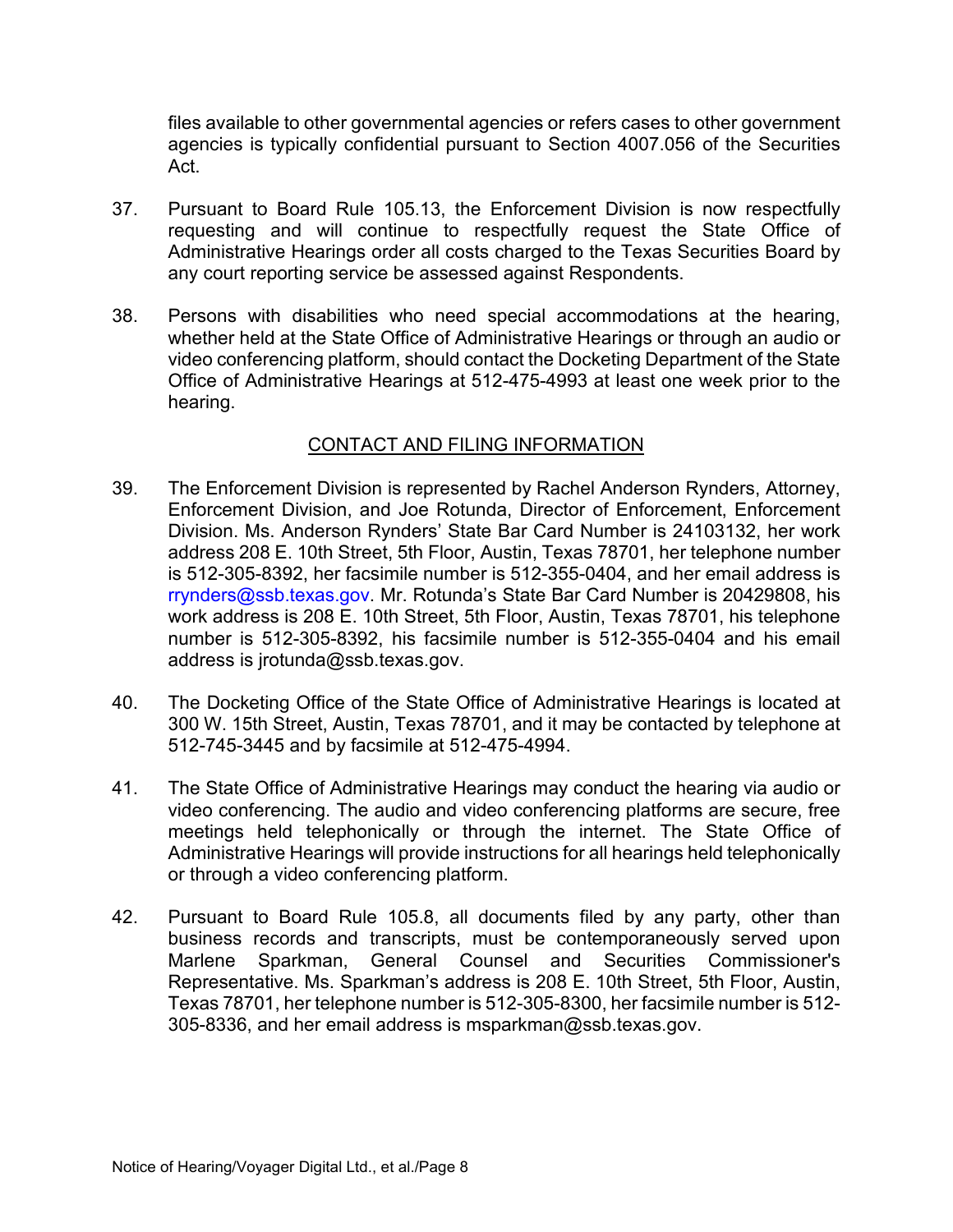# Signed on this, the 29th day of March 2022

<sub>By:</sub> Joe Rotunda Bate: 202 Digitally signed by Joe Date: 2022.03.29 11:55:56 -05'00'

> Joe Rotunda State Bar No. 24029808 Division Director, Enforcement Division Texas State Securities Board 208 E. 10th Street, 5th Floor Austin, Texas 78701 T: 512-305-8392 F: 512-355-0404 E: jrotunda@ssb.texas.gov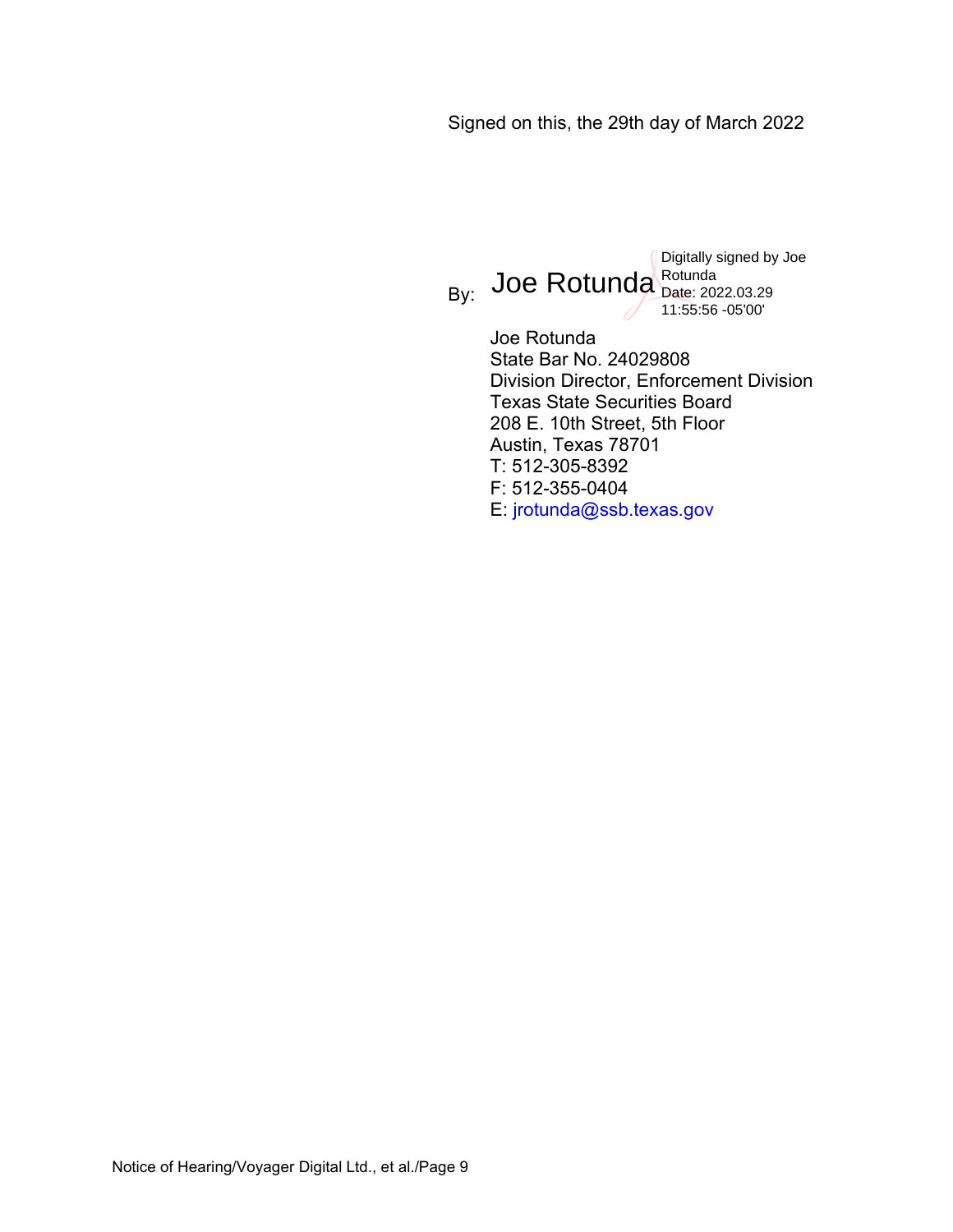#### **CERTIFICATE OF SERVICE**

I hereby certify that on this, the 29th day of March 2022, true and correct copies of this Notice of Hearing are being served on the following parties through the means set forth below:

#### **MARLENE SPARKMAN**

General Counsel for the State Securities Board and the Securities Commissioner's Representative is being served by electronic mail addressed to msparkman@ssb.texas.gov.

## **VOYAGER DIGITAL LTD.**

Service by (1) certified mail, return receipt requested, addressed to 33 Irving Plaza, Ste 3060, New York, New York 10003; (2) certified mail, return receipt requested, addressed to 333 Bay Street, Ste 2400, Toronto, Ontario M5H 2R2; (3) certified mail, return receipt requested, addressed to 27 Hannahs Road, Stamford, Connecticut 06903; (4) certified mail, return receipt requested, addressed to 185 Hudson Street, Ste 2500, Jersey City, New Jersey 07311; (5) certified mail, return receipt requested, addressed to its registered agent for service c/o Corporation Service Company, 211 East 7th Street, Ste 620, Austin, TX 78701; (6) certified mail, return receipt requested, addressed to its counsel Nicolas Morgan, Partner, Paul Hastings LLP, 515 South Flower Street, 25th Floor, Los Angeles, CA 90071; (7) electronic mail at legal@investvoyager.com; and (8) electronic mail to its counsel, Nicolas Morgan, at nicolasmorgan@paulhastings.com.

#### **VOYAGER DIGITAL HOLDINGS, INC.**

Service by (1) certified mail, return receipt requested, addressed to 33 Irving Plaza, Ste 3060, New York, New York 10003; (2) certified mail, return receipt requested, addressed to 333 Bay Street, Ste 2400, Toronto, Ontario M5H 2R2; (3) certified mail, return receipt requested, addressed to 27 Hannahs Road, Stamford, Connecticut 06903; (4) certified mail, return receipt requested, addressed to 185 Hudson Street, Ste 2500, Jersey City, New Jersey 07311; (5) certified mail, return receipt requested, addressed to its registered agent for service c/o Corporation Service Company, 211 East 7th Street, Ste 620, Austin, TX 78701; (6) certified mail, return receipt requested, addressed to its counsel Nicolas Morgan, Partner, Paul Hastings LLP, 515 South Flower Street, 25th Floor, Los Angeles, CA 90071; (7) electronic mail at legal@investvoyager.com; and (8) electronic mail to its counsel, Nicolas Morgan, at nicolasmorgan@paulhastings.com.

# **VOYAGER DIGITAL LLC**

Service by (1) certified mail, return receipt requested, addressed to 33 Irving Plaza, Ste 3060, New York, New York 10003; (2) certified mail, return receipt requested, addressed to 333 Bay Street, Ste 2400, Toronto, Ontario M5H 2R2; (3) certified mail, return receipt requested, addressed to 27 Hannahs Road, Stamford, Connecticut 06903; (4) certified mail, return receipt requested, addressed to 185 Hudson Street, Ste 2500, Jersey City, New Jersey 07311; (5) certified mail, return receipt requested, addressed to its registered agent for service c/o Corporation Service Company, 211 East 7th Street, Ste 620, Austin, TX 78701; (6) certified mail, return receipt requested, addressed to its counsel Nicolas